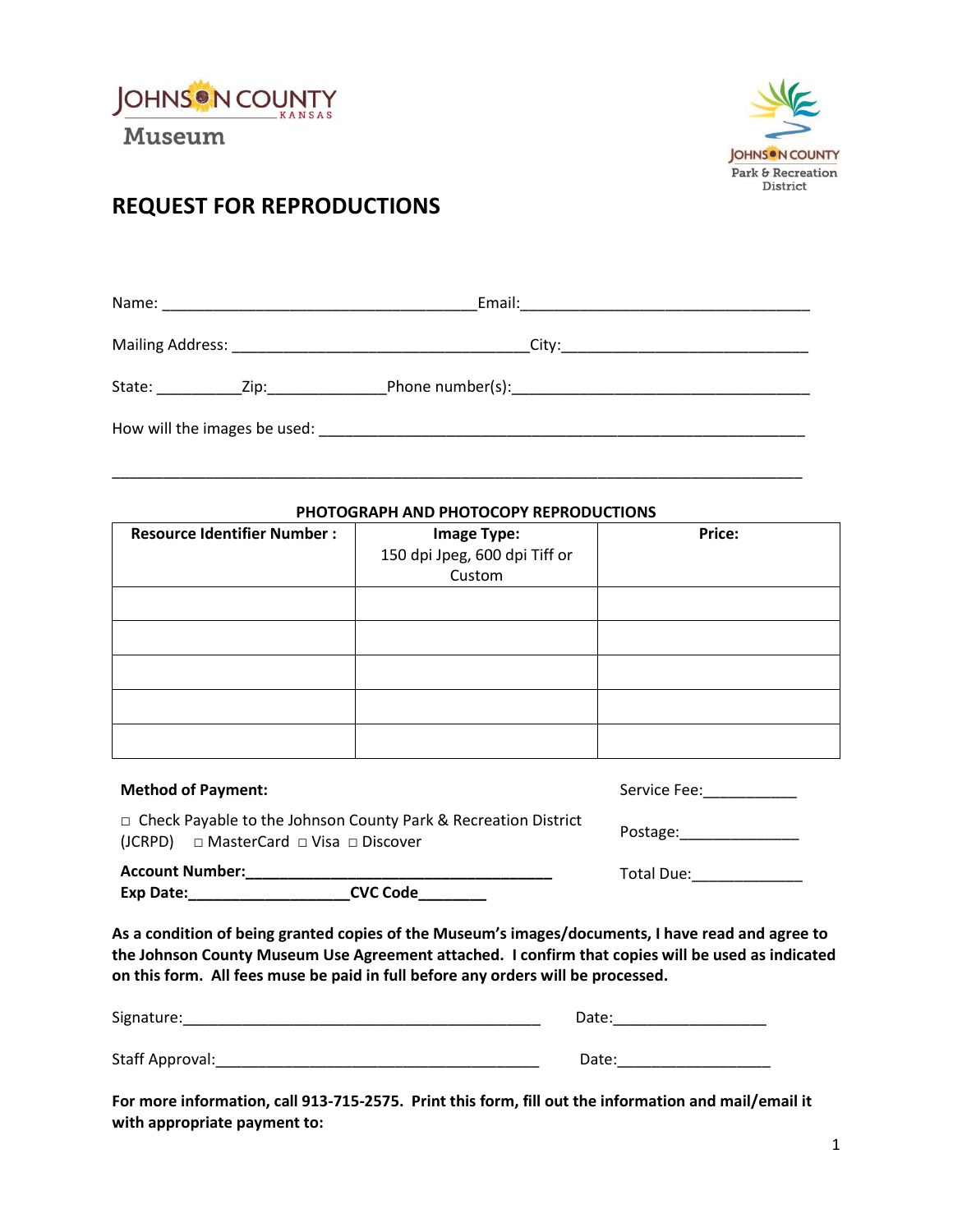**Johnson County Museum Johnson County Arts & Heritage Center 8788 Metcalf Overland Park, KS 66212 Email: jcmuseum@jocogov.org**

#### **Johnson County Museum Use Agreement**

- Images may be used for educational, scholarly, or private personal use. All publication broadcasting or public use of Johnson County Museum images **must include the following credit statement: "Courtesy Johnson County Museum".** Web site use will include the credit line **within** the image.
- Duplication by the Museum **in no way transfers either copyright or property right**, nor does it constitute permission to publish in excess of "fair use" or to display materials.
- Photocopies and photographic reproductions of the materials from the Museum's collection **must not be used to assert** or imply that the **Museum endorses** any commercial product or enterprise, concur with the opinions expressed in, or confirm the accuracy of any text used with these photos or documents. The persons whose images appear in the photographs comprising this compilation have not agreed to commercial use of their names or likenesses. Such usage may be actionable at law by these persons or their heirs. The Johnson County Museum assumes no liability for misuse of these photographs. As a condition of accessing these items, the user agrees to indemnify and hold Johnson County and the Johnson County Museum, and their officers, employees, and agents, harmless for any misuse of the likenesses of persons appearing in the image.
- The integrity of the original photograph must be preserved and protected. Any manipulation of digitized images by patrons beyond cropping and minor adjustments to balance and contrast is strictly forbidden. Any other manipulation or modification of photographs requires the approval of the Johnson County Museum. An explanatory statement regarding the changes must accompany any photograph that has been modified or manipulated within the terms of the Use Agreement.
- As part of the agreement of reproduction permission, the Museum requires that upon publication **one copy of the published work is to be sent to the Museum** in a timely fashion and free of charge. Books will be submitted in hardbound editions if available. Web sites using Johnson County Museum materials require submission of the link for review.
- The user of any photograph (s) assumes all responsibility for compliance with copyright and other applicable laws that may be involved in the use of these photographs. The Johnson County Museum has provided in the catalog records for these materials all known information regarding the photographer or other persons associated with the materials. This information is provided as a service to aid users in determining the appropriate use of an item, but that determination ultimately rests with the user. The Johnson County Museum would like to hear from anyone who may have additional information regarding the images found in this collection.
- Johnson County Museum reserves the right to refuse any reproduction order or to deny permission for commercial use of any photograph.